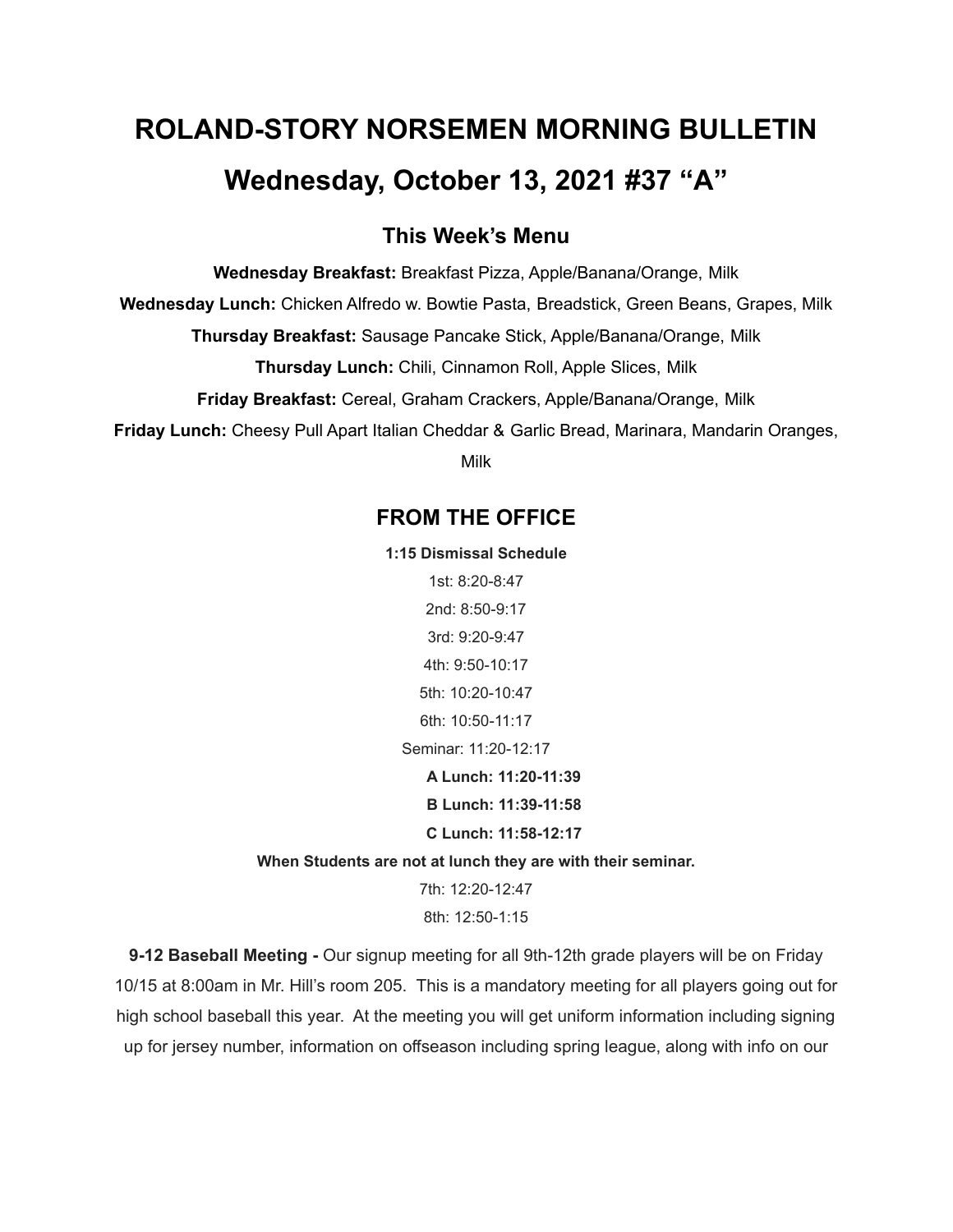annual Fan Cloth fundraiser. If you are unable to attend the meeting you need to set a time to meet with Coach Hill prior.

**Junior Class Fundraising has started:** Kwik Star car wash cards are being sold by the junior class from Friday, October 8- Monday, October 25. Sales forms and money is due to the high school office by the end of the school day Monday, October 25th.

#### **Attendance Reminders:**

**1.** Please notify the office in advance of any appointments.

2. Parents must call, email or send a note to excuse any absence.

- 3. Students must check out in the office before leaving the building. Parents do not need to come in the office to sign a student out.
- 4. If a student is leaving in the middle of a class they need a blue sheet from the office to be able to leave.
	- 5. When sending attendance emails please use [hsattendance@roland-story.k12.ia.us](mailto:hsattendance@roland-story.k12.ia.us)

**Yearbooks are in!** If you are a past graduate you can stop in the office to pick yours up. If you need to make arrangements for a sibling or other family member to pick yours up please contact the office first!



## **[COUNSELOR](https://docs.google.com/document/d/1vmwczNPbDzXe9vFaG5LJMQ7NYDv-i4oQJHybqA65TUc/edit?usp=sharing) FOLDER (9-12)-Click here**

### **Scholarships**

**Special Education Teacher [Scholarship](https://www.claimaid.com/se-teacher-scholarship/) of Iowa by ClaimAid**

\$2,000

Due 1/14/22

Graduating senior student who will continue his/her education at a college or university and is planning to study Education, specifically Special Education

**Star Student [Scholarship](https://www.claimaid.com/star-student-scholarship/) of Iowa by ClaimAid**

\$2,000 Due 1/14/22